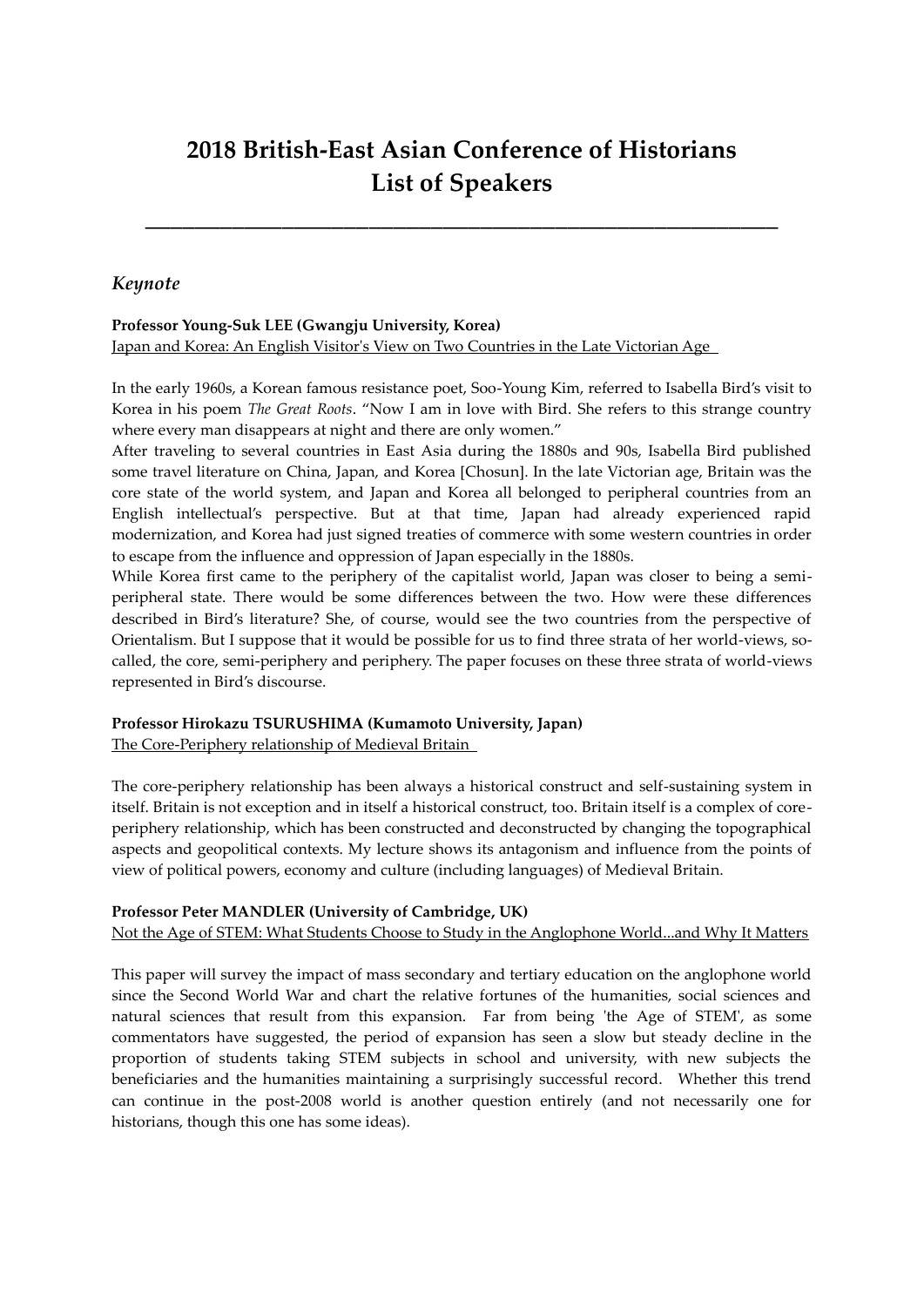# *Session 1 - Core and Periphery as Historical Theory* **Thursday 13th September Chair: Dr. Young-ju JUNG (Pusan National University, Korea)**

#### **Professor Young-Hwi YOON (Kyungpook National University, Korea)**

#### **Professor Shigeru AKITA (Osaka University, Japan)**

Beyond 'the Core-Periphery' framework: Reinterpretation of the Modern World-System from Asian Perspectives

From the beginning of the 21st century, a new stimulating debate on world/global history continues in a field of global economic history. Since the publication of *The Great Divergence: China, Europe and the Making of Modern World Economy*, by Kenneth Pomeranz (Princeton University Press, 2000), many economic historians in the UK, USA as well as in Asian countries, like Japan, China and India, had discussed the validity of 'Great Divergence' thesis between Western Europe (England) and East Asia in early-modern period.

This debate casts a new light on the validity and usefulness of the 'core-periphery' theory of the modern world-system, proposed by Immanuel Wallerstein and his schools. The focal points are two things: (1) the rise of the Western Europe since the 'long sixteenth century' or the parallel economic development of 'core regions' in world economy---Northwest Europe (England and the Netherlands), Yangzi delta in China, Edo-Japan, and Northern India (Bengal); (2) the causes of 'Great Divergence' at the turn of the 18-19th centuries. The first point leads to the re-examination of Western-centred development of world economy in early-modern period, and the second one reconsiders the 'modern globalization', led by Great Britain (the British Empire) in the nineteenth century.

This paper reconsiders the usefulness of the modern world-system theory, and proposes a new analytical framework on world/global history from Asian perspectives.

#### **Professor Joanna INNES (University of Oxford, UK)**

Core, periphery and historical discourse

I aim to produce something similar to my paper on 'networks' for the last AJC, looking at how historians have made use of the concepts of 'core and periphery'; to what extent in doing so they have engaged with theoretical work in other fields (including economics, geography and network theory), and to what extent distinct approaches and debates have developed in different historical subfields.

A proximity search (for 'core' and 'periphery' within five words of each other in the full text of articles) among articles in JSTOR yields about 2500 hits. Of these, most occur in journals in the biological sciences, then in history, political science, sociology, business and economics, then in anthropology, language and literature and archaeology. A survey of such articles tagged as 'history' (quite a few of which appear in geography journals) suggests that interest in these concepts has not surged to the extent that interest in networks has surged in recent decades, and indeed may now have passed its peak. This doesn't seem to reflect just the rise and fall of interest in the theories of Immanuel Wallerstein, an early proponent of these terms. It is striking that (at least, this is my initial impression) the growth of interest in globalization and global history has not led to more deployment of these concepts. I'll reflect on whether this reflects declining confidence in their power and utility in relation to the kinds of topics on which they were formerly deployed (there have been some critiques), or, alternatively, changes in historians' agendas and associated changes in their tool-kits – insofar as it's possible to choose between these explanations.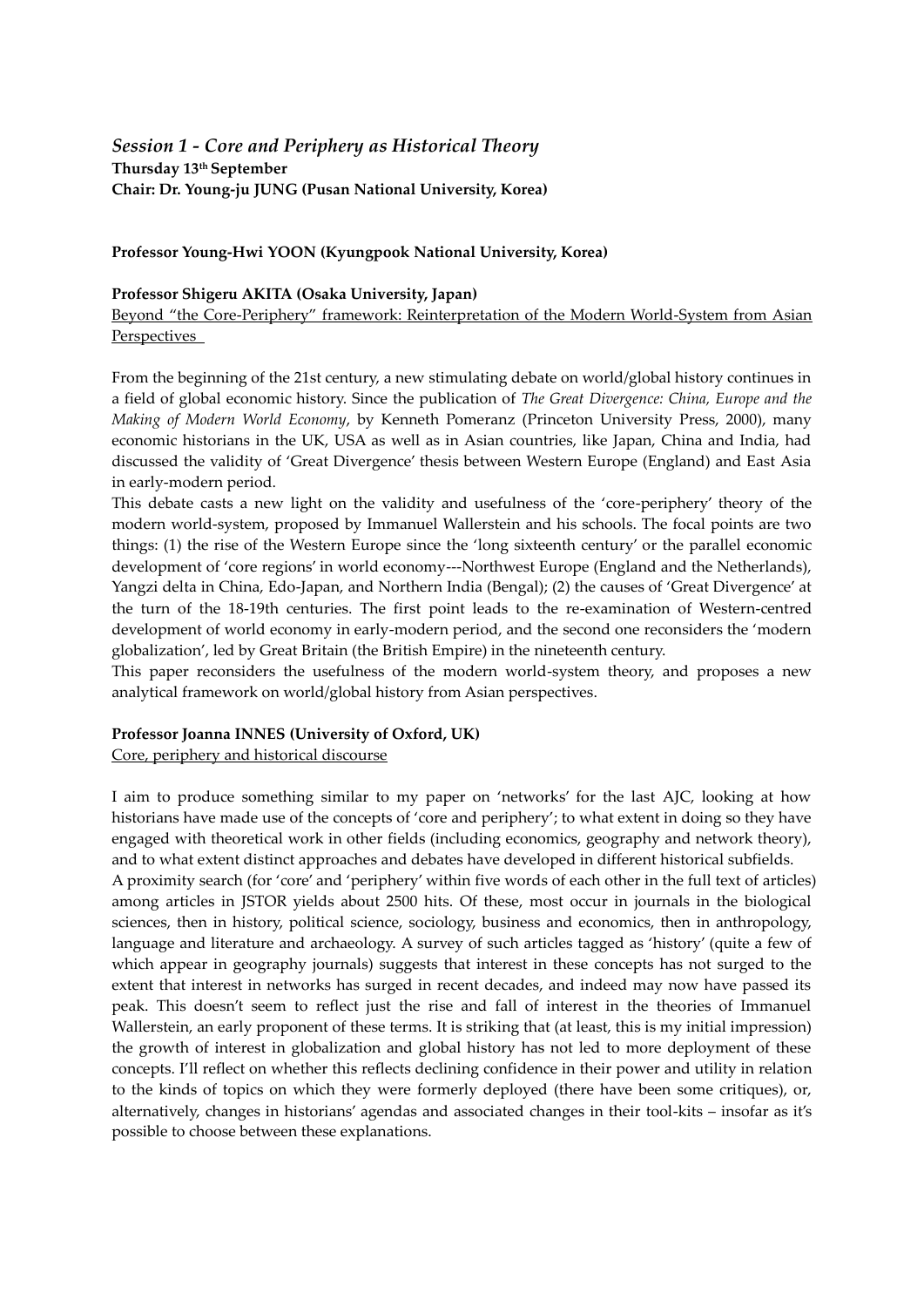# *Session 2 - Core and Periphery in Medieval British History* **Thursday 13th September Chair: Professor Joong-lak KIM (Kyungpook National University, Korea)**

#### **Dr. Sang-Dong LEE (Sungkyunkwan University, Korea)**

The Formation of Scottish national identity in the 14th century: concerning the Irish Identity

This paper aims to discuss the construction of Scottish national identity. From the late 13th century the war began with the English invasion of Scotland. The Scots fought against the English army to protect the independence of the kingdom. Previous research points out that the Scottish national identity could be seen from documents in the twelfth and the early thirteenth centuries. However, this paper will investigate whether the Scottish national identity began to form in the 14th century while the Scots waged the war of Independence against the Kingdom of England. In particular, the formation of Scottish national identity will be examined in relation to the Celtic world, that is, the Irish identity.

# **Professor Mio UENO (Otsuma Women's University, Japan)**

Aliens in Late Medieval London

As one of the centres of trade in northwest Europe, medieval London attracted many people from other European cities. Revealing the lives of these so-called 'aliens' in London can be key to understanding medieval London society and the identity of Londoners. Where did aliens come from? Where in London did they live? How did they live in London? As the first step to answer these questions, this paper shall explore the historical research on aliens in late medieval London, and clarify the trend of recent works on aliens.

The 1969 paper on aliens in fifteenth century London by Sylvia Thrupp was a pioneering work on aliens in London. In this work, Thrupp utilized the records of alien subsidy, which was first introduced in 1440. Thrupp estimated that from two to four percent of London population was aliens. Handling wills of aliens together with subsidy records, Thurpp argued how aliens lived in London, and concluded that while many of them kept relationships with people in their hometown, they associated personally with Londoners, whom they acquainted through their jobs.

In 1998, using the records of subsidy rolls and letters of denization, J. L. Bolton reconsidered London's alien population, and complemented the picture painted by Thrupp. According to Bolton, about six percent of the population was alien, which is larger than Thrupp's estimation.

In recent years, in addition to merchants, foreign artisans have also been studied to better understand medieval London society. Also, some works highlight the diversity within London's immigrant communities and the complex identities of individual immigrants. More recently, a project entitled 'England's Immigrants 1330-1550' has been conducted, and the project's web-based database has been made open to the public, and related papers have been subsequently published. According to the database, there are more than 17,000 instances of aliens identified in London.

It appears that works on aliens are drawing more attention in recent years, and recent works reveal ever more detail on the lives of aliens in England and in London. Thus, it is important to embrace these insights and resist the tendency to simplify immigrant communities. Bearing in mind that the large proportion of aliens was mobile professionals/workforce and used London as one of their bases, in this paper I would like to present a rough picture of London aliens, and explore how certain individual came and lived in late medieval London.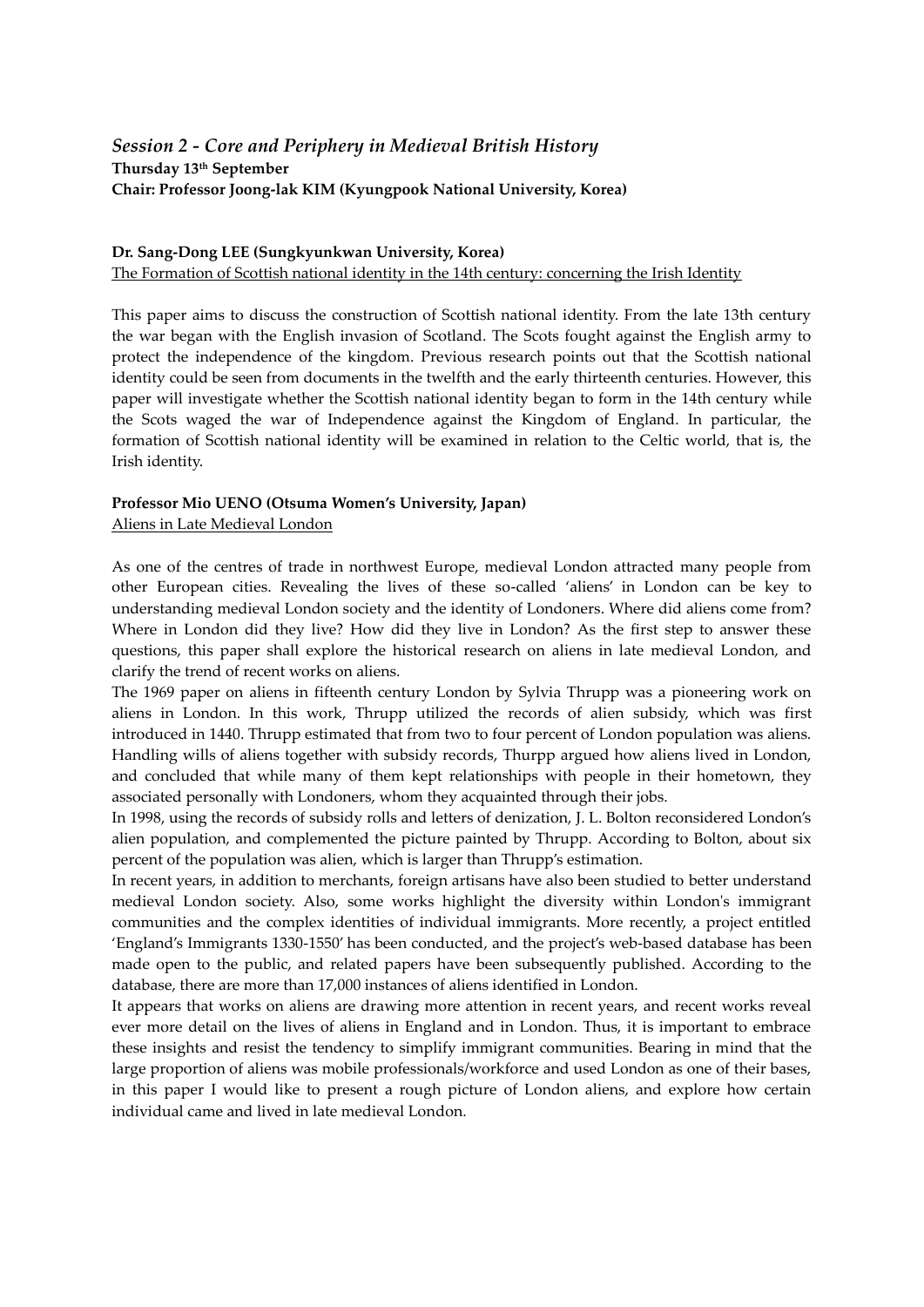# *Session 3 - Core and Periphery in Early Modern British History* **Thursday 13th September Chair: Professor Jun Iwai (Shizuoka University, Japan)**

**Professor Paul TONKS (Yonsei University, Korea)**  From Global Periphery to Commercial Centre: An Eighteenth-Century Scottish Historian and Political Economist on British Union, Empire and Naturalization

This paper examines the historical and political-economic thought of Adam Anderson (1692-1765). A prominent and influential Scot living in London, Anderson evaluated the expansion and consolidation of the commercial British Empire in the Eighteenth Century. Anderson focused on the growth of Britain's global commerce, imperial networks and modes of governance. He connected the 1707 Anglo-Scottish Treaty of Union, the development of overseas trade and empire-building. Anderson offered a nuanced discussion of the character and legacy of Britain's Financial Revolution that stabilized powerful structures of public and private credit. He argued strongly in favour of immigration and the liberalization of Britain's strict Naturalization laws by drawing historical comparisons of governmental policies on the treatment of ethnic and religious minorities. Anderson's positive and optimistic vision of extending an open welcome and the promise of full political, economic and social integration through the extension of the rights of naturalization to refugees and economic migrants continues to have considerable resonance in an era of immense popular anxiety about globalization and immigration in Britain and across Europe.

Adam Anderson has not received significant historiographical attention, apart from financial historians interested in his seminal account of the South Sea Bubble. This paper elucidates his status as a leading historian of the early modern expansion of European commerce and one of the most influential commentators on the eighteenth-century British Empire. As a Scot who had moved from the periphery (Aberdeen) to the political, economic and cultural centre (London), Anderson wrote in an era of virulent prejudice against ethnic and religious minorities. He compared British policies on naturalization/citizenship with other European nations. Anderson emphasized the economic benefits of welcoming immigrants and refugees who brought to Britain their capital, skills, and connections to global trading networks.

#### **Professor Tadashi YAMAMOTO (Osaka University of Economics, Japan)**

# Tudor's twin 'Reformations' in Ireland and the 'Pale': 'Semi-Periphery' in the early modern English / British state

Among the realm of the early Tudor dynasty, Wales (both of the Principality and the Marches), the Northern districts of England adjacent to the Scottish border and the greater part of Ireland shared some political, economic and social features: Great magnates quasi-independent of the monarch ruled expansive territories; Livestock farming was the main industry; the population density was low and there were few towns and settlements. In the meantime the south-eastern part of England around London was very different: It was under the effective control of the monarch; Mixed farming prevailed; The population density was high and many big and small cities or towns existed. In other words we should apply the concept of 'Core and Periphery' to the relationship between the southeastern part of England and the three areas of Wales, the northern districts of England and the greater part of Ireland. Ireland had, however, a small part called the 'Pale' in the early modern ages. We cannot apply the concept of 'Periphery' there. The 'Pale' was much different from the greater part of Ireland. As the Lord (the King from 1541) of Ireland the English monarchs had effective control there through their viceroy. The ruling elites were small and medium-sized nobility and gentry. As for the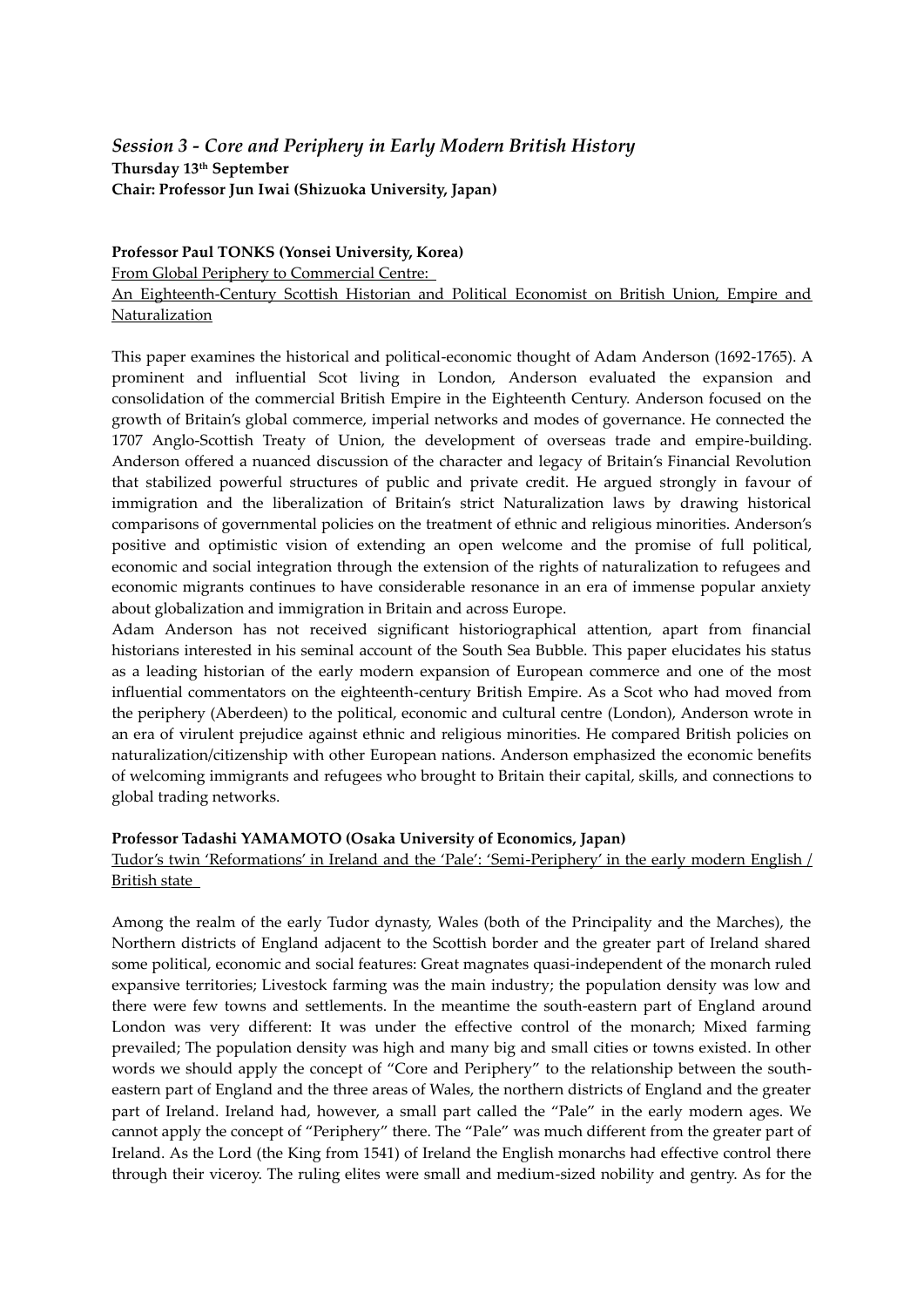economic and social aspects, mixed farming prevailed, population density was higher and urban settlements were developed. The concept of 'Core and Periphery' may be applied to the relationship between the 'Pale' and its outside within Ireland. But it may be difficult to say the 'Pale' of Ireland was entirely similar to the south-eastern part of England in those days. We could place the 'Pale' of early modern Ireland in the position of 'Semi-Periphery' according to Wallerstein's threefold structure of the Modern World System. This paper tracks how the ruling elites of the 'Pale' committed themselves and responded to the twin reformations-secular and religious-that the Tudor dynasty tried in Ireland. And it considers the changing position of the 'Pale' in the British Isles of the Tudor and Stuart periods in the terms of 'Core and Periphery'.

# **Professor Stephen TAYLOR (Durham University, UK)**

#### Centre and periphery in the Church of England in the seventeenth and eighteenth centuries

The concept of centre and periphery is familiar to all historians of the state and state formation in England, Britain and the British world in the early modern period. But those historians have, on the whole, given little consideration to the role of the established church as part of the state, while historians of religion have in recent decades demonstrated remarkably little interest in its organization and structure. At the time, however, church reformers (to use an anachronistic phrase) commonly thought about the problems facing them in ways which could be re-conceptualised in terms of the relationship between the centre and the periphery. Reformers, commonly based in London, talked about the challenge of converting 'the dark corners of the land', by which they meant those areas far from London, beset with problems of ignorance and superstition and afflicted with an uneducated clergy incapable of addressing them. Closer analysis of the structures of the church, however, reveal problems with the model of centre and periphery. London was in no sense the administrative centre of the church. The two most senior leaders of the church were the archbishops of Canterbury and York, and the former had only the most limited jurisdiction over the territory of the latter. The two universities of Oxford and Cambridge provided alternative foci of loyalty and identity for the clergy. Moreover, while the American colonies were deemed to be part of the bishopric of London, the Church of Ireland enjoyed an independence denied to the Irish state. This paper will examine the various centres of government, authority and identity in the Church of England during the seventeenth and eighteenth centuries and explore the value of the paradigm of centre and periphery for the understanding of the Church and its relations to the state in this period.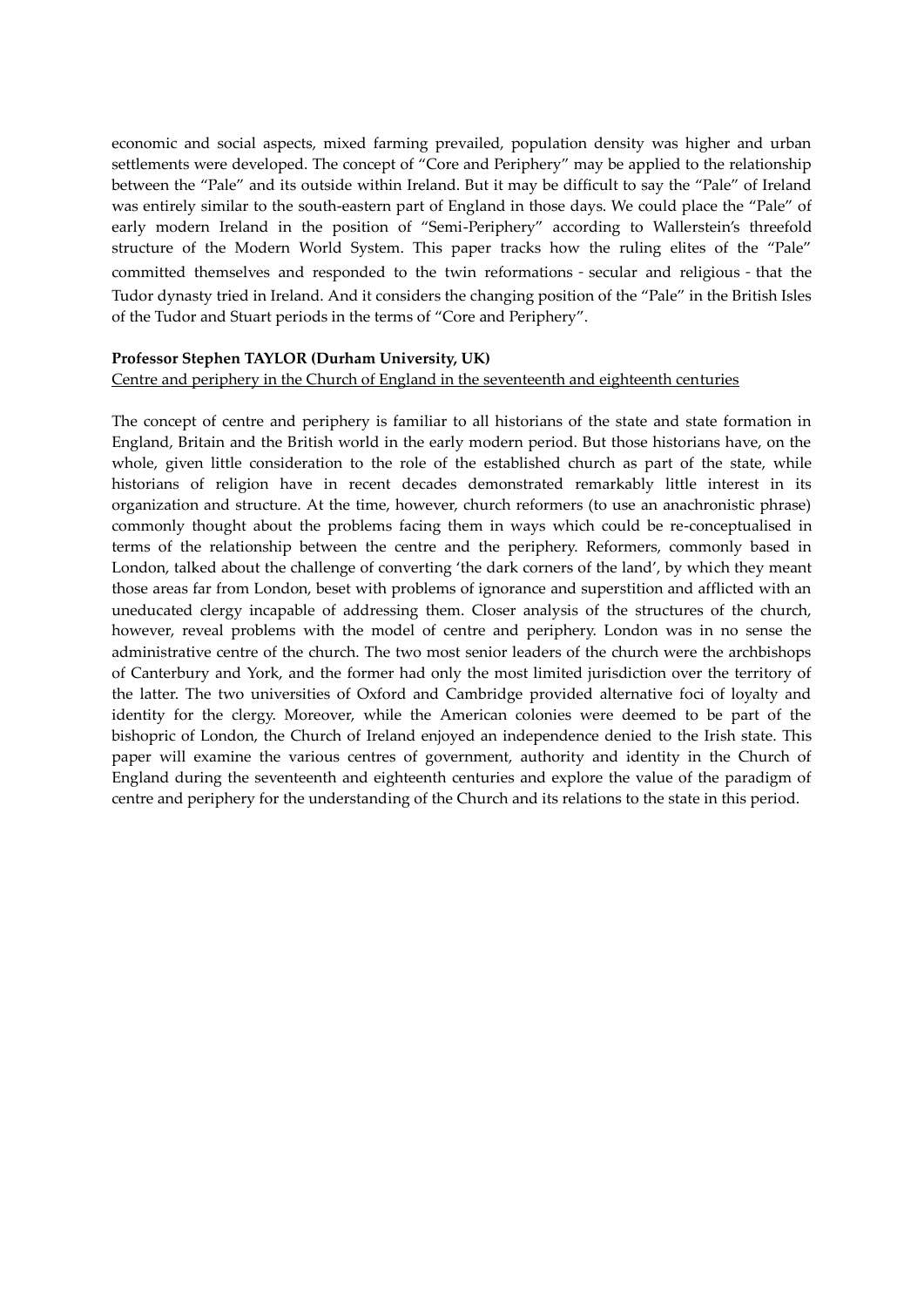# *Session 4 - Core and Periphery in British-Asian History* **Friday 14th September Chair: Professor Sang-soo KIM (Hankook University of Foreign Studies)**

#### **Professor Heasim SUL (Yonsei University, Korea)**

#### The Images of Britain as Appeared in Korean newspapers, 1920-1999: Consumption and Material culture

Image creates another reality: the image of counterpart could be the key to explore another aspect of relationship between two countries. Previous studies on Korea-Britain relations mainly focused on the introduction of English language and vocabularies, and the pending issues on political, economic, and diplomatic problems. The images of Britain in Korean society, on the other hand, appeared mainly as the role model of modernization including Capitalism, parliamentary democracy, and even labour movement. These existing studies, however, leave an unexplored area how Britain was perceived by Korean people in their everyday lives.

Utilizing the perspective of the history of consumption, this study investigates the correlation between British products and the images of Britain, concentrating on consumption and material culture in Korea. The articles of major Korean newspapers, issued from 1920 to 1999, reveal the various aspects and phases of British influences on everyday lives of Korean people. Those newspaper articles demonstrate not only the variety of British products consumed in Korea, but also their contribution to cultural exchanges and the interrelationships of those merchandizes with governmental policies, social recognitions, and the Korean domestic industry.

#### **Professor Tomotaka KAWAMURA (University of Tokyo, Japan)**

A Pattern of 'Imperial Teleconnection' between Bombay, Hong Kong and London: The Foundation of the Hong Kong and Shanghai Banking Corporation (1864-67)

This paper aims to clarify the origin of the Hong Kong and Shanghai Banking Corporation planned as a local bank in East Asia from 1864 to 1867. In the background of this bank's scheme, there was a cotton boom that occurred in Bombay in the early 1860s. A small group of Bombay-based merchants who gained huge profits from it were involved in several stock speculations and speculative companies such as land reclamation, docks, railways, banks, &c. They also attempted to establish a large-scale international bank with its head office in Hong Kong to invest the surplus in East Asia. Against this Bombay commercial enthusiasm, a richest group of Hong Kong-based merchants planned a local bank by their own capitals, which was distinct from Anglo-Indian international banks in Hong Kong. This banking scheme was initiated by the new leaders who were transforming a role of Hong Kong into one of Asia's major 'gateways'. A wave of energy generated from Bombay became an 'international opportunity' to activate internal dynamics within the commercial community of Hong Kong through an intra-Asian trading network and to induce the establishment of the Hong Kong and Shanghai Banking Corporation.

The case of the Hong-based local bank was deeply connected to the reconstruction of British imperial administration in Asia, in parallel with colonial issues in India and Southeast Asia including the transfer of the Straits Settlements from the India Office to the Colonial Office (1858-67). The banking scheme was supported with strong attention not only by the Hong Kong colonial government and the Colonial Office but also by the Treasury who then intended to penetrate British economic principles of cheap government, free trade and sound currency into the colonies and all over the world. By exploring the early history of the Hong Kong and Shanghai Banking Corporation, this paper's ultimate purpose is to show a pattern of expansion of British imperialism in Asia, based upon the studies of 'teleconnection' in atmospheric sciences that suggests a causal connection or correlation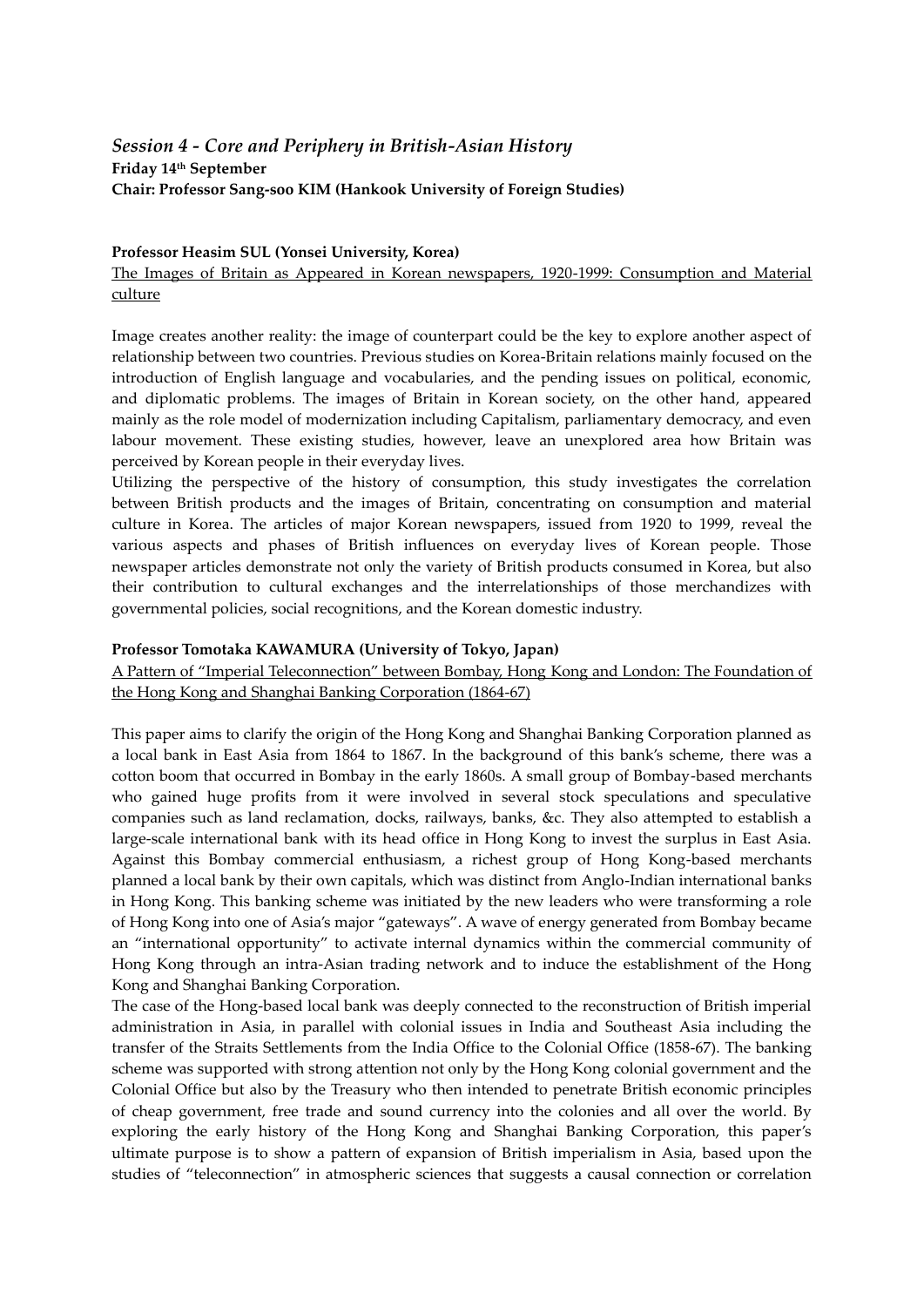between meteorological or other environmental phenomena that may occur a long distance apart. The paper focuses upon a pattern of 'Imperial Teleconnection' between Bombay, Hong Kong and London'.

#### **Professor Kate SMITH (University of Birmingham, UK)**

The East India Company at Home in the British Country House, 1757-1857

This paper examines how wealth and objects from East Asia and South Asia flowed into Europe during the eighteenth and nineteenth centuries as a result of the trading activities and colonial ambitions of the English East India Company. It tracks the impacts of such flows within Britain by analyzing how they shaped and reshaped the British country house. While the country house is often depicted as an icon of Britishness, imperial and global links significantly shaped its architecture, interiors and social practices. Wealth from commercial and imperial exploits allowed British families connected to the East India Company, such as the Child family at Osterley or the Sykes family at Basildon, to embark on significant building or rebuilding projects in the eighteenth and nineteenth centuries. These architectural improvements sometimes displayed but often hid the imperial connections underpinning such wealth creation. Similarly, the flow of objects through Company trade and private trade came to adorn the spaces of the country house in new ways. At first these novel luxury goods were mounted or included in specific rooms or displays: during the eighteenth and nineteenth century, however, they were further integrated, acting as important pieces within broader, cosmopolitan decorative schemes. In the eighteenth and nineteenth century luxury goods from Asia became intrinsic to the British country house aesthetic. To examine these themes, this paper focuses on the Amherst family and explores how William Pitt Amherst's involvement with the East India Company in China and India substantially affected the contents, design and purpose of the Amherst's country house, Montreal Park in Kent. In analyzing flows of wealth and objects, this paper seeks to demonstrate how the East India Company so often came home to the country house, shaping and reshaping it in its turn.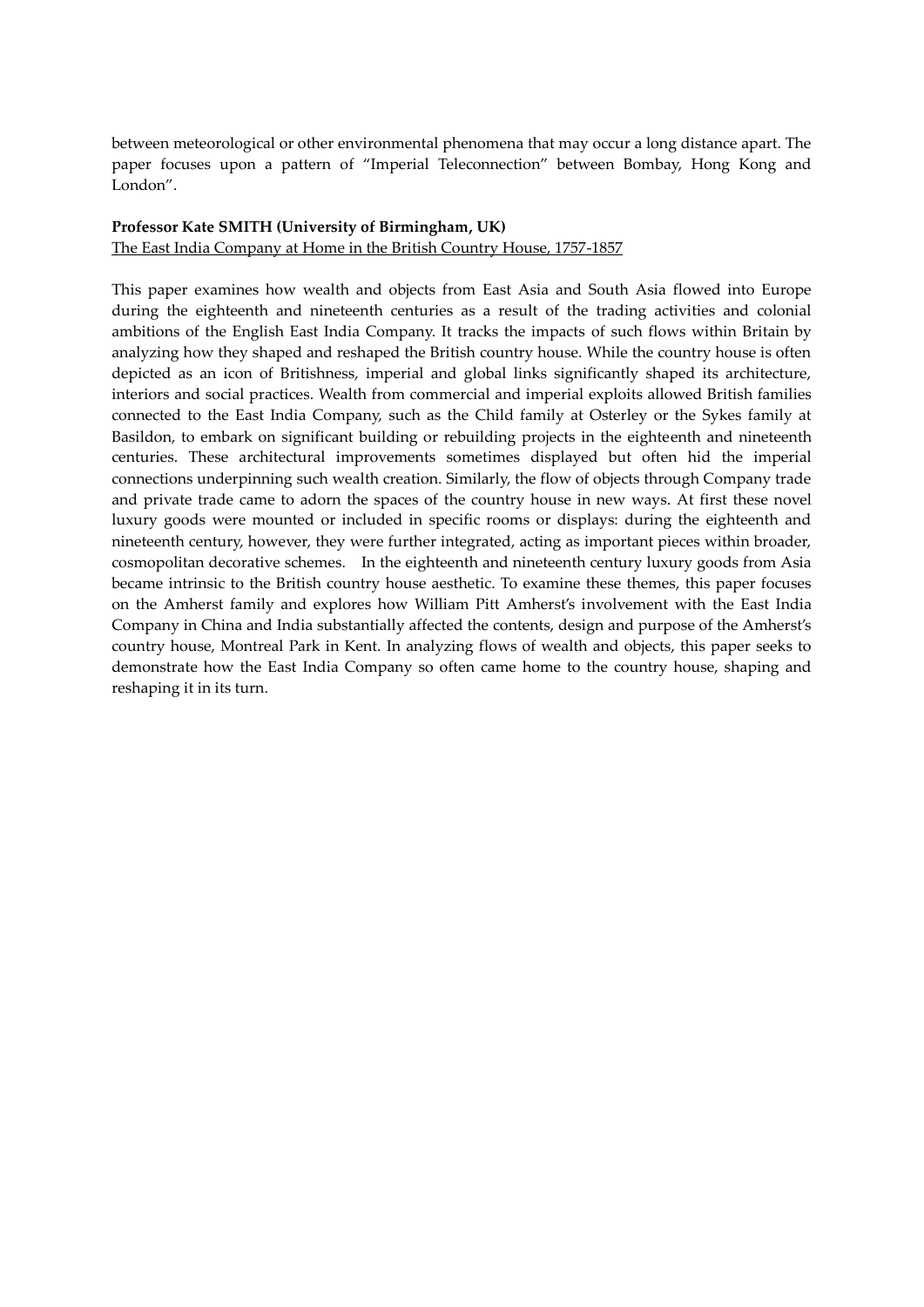# *Session 5 - Core and Periphery in East Asian Histories* **Friday 14th September Chair: Professor Baek-yung KIM (Kwangwoon University, Korea)**

#### **Dr. Jong-Ho KIM (Seoul National University, Korea)**

Struggle for Survival of Chinese Capitalists during the Japanese Occupation, 1942-1945: OCBC(Oversea-Chinese Banking Corporation)'s business network and its adaptation to Japanese **Occupation** 

In 1932, OCBC incorporated other two overseas Chinese banks in Singapore, Ho Hong Bank and Huashang Bank, to survive the horrible economic crisis in Asia caused by the Great Depression and became the largest overseas Chinse-funded international bank. Until now (2017), OCBC has been an outstanding transnational bank having branches in Southeast Asia, Hong Kong, Shanghai, and Fujian province. This paper traces the historical origins of its success through the wartime experience, socalled Asian-Pacific War, and the Japanese occupation from 1942 to 1945. As fighting among the empires and political powers of Britain, Japan and the Nationalist Government reached a peak, Chinese capitalists like OCBC with their economic network straddling between Southeast Asia and South China had to negotiate and adapt for surviving these wartime crisis. What this paper concentrates on is OCBC's commercial activities to make balance between empires and the Nationalist Government before and after the war exploded. OCBC's struggle for survival during the Japanese occupation and wartime period shows the fundamental characteristic of the Chinese capitalists, which could not be explained by the patriotism and nationalism.

#### **Professor Ming Chiu LAI (Chinese University of Hong Kong, China)**

The Governance of a Han Local Administration as Seen from the Archives Excavated in the Wuyi Square of Changsha, Hunan

The Qin and Han empires (221 B.C.–A.D. 220) were the early unified empires in China. The jun (郡 Commndery) and xian (縣Prefecture) were their local administrative systems that ruled the vast territories effectively for more than four hundred years. The imperial authority penetrated into the local society was always challenged by the corruption of the bureaucratic system and the interest groups of the eminent families in the bottom of the local society. How imperial court rule such an vast empire is worth for studying. This paper aims at a thorough understanding of the Han governance on the Linxiang Prefecture 臨湘縣, Changsha Commandery 長沙郡. Through a microhistorical approach, I shall explore the newly unearthed bamboo slips and wooden documents, excavated in the Wuyi Square, Changsha, Hunan Province, which recorded the enforcement of Han laws and concrete judicial issues, such as criminal and civil lawsuits on juridical and taxation, debt disputes among individual, local officers and public affairs, dated back to the Mid-Eastern Han Dynasty. Significantly, the analysis of concrete cases from these archives will shed new light on the microhistory of the Linxiang society as well the governance of Han local administrative mechanism.

# **Professor Shinji YAMAUCHI (Kobe Women's University, Japan)**

Japanese Sulfur and East Asia during the 11-16th Centuries

The first gunpowder was invented in the Tang China during the 9th century. This gunpowder was called "Black powder" and manufactured by three materials of saltpeter, sulfur and charcoal powder. After that, in China, military use of gunpowder was promoted and firearms developed gradually. After the reunification of China proper by the Sung Dynasty in the latter half of the 10th century,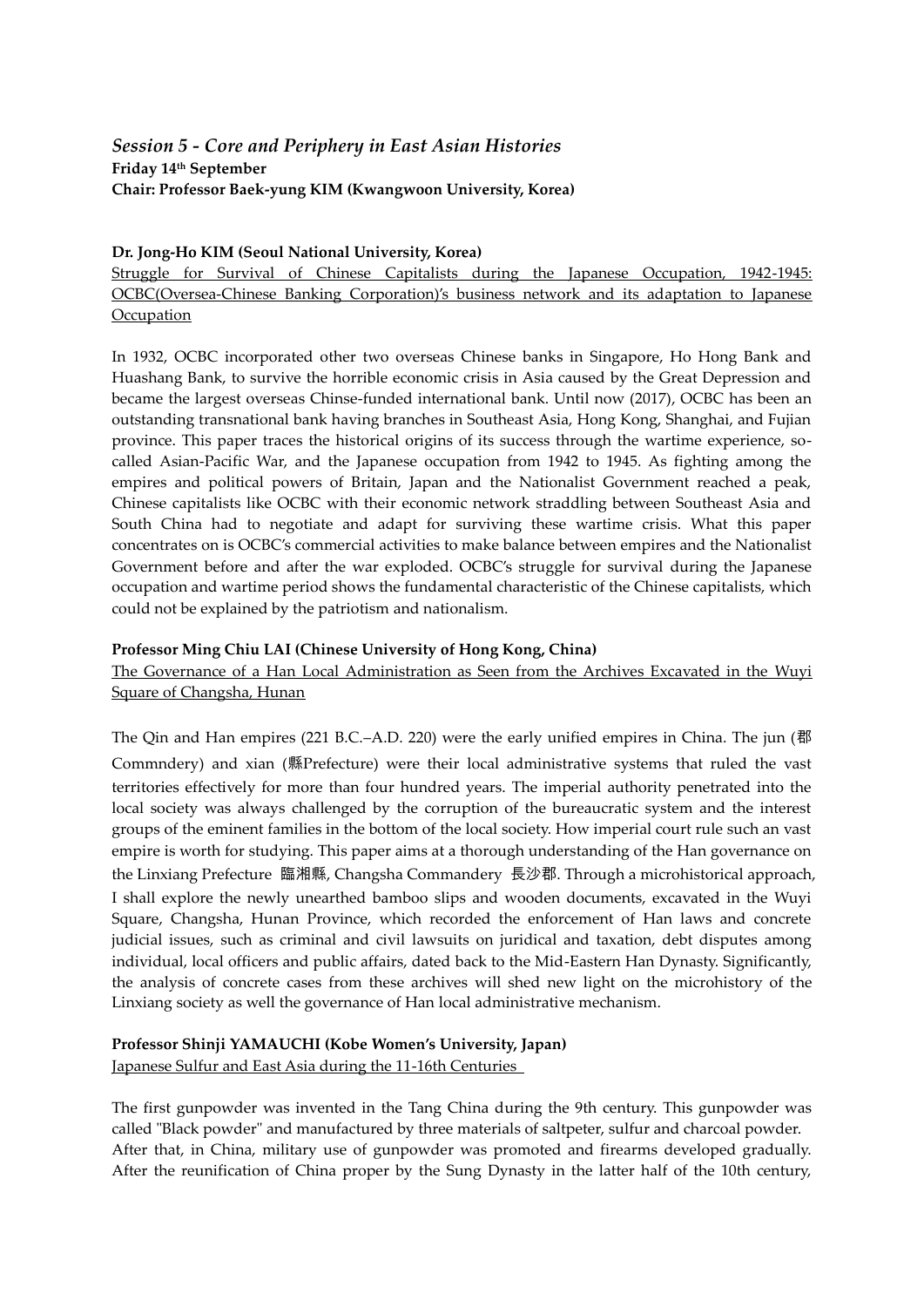firearms further developed in China. In association with this development of firearms, the demand for sulfur as an indispensable material of gunpowder rose rapidly. However, in the territory of the Sung Dynasty, the domestic self-sufficiency of sulfur was quite impossible on the ground of the geological lack of volcano which produced sulfur. So, the Sung people noticed a volcanic country of Japan and the export of Japanese sulfur to China started through maritime trade between Japan and Sung.

After that, though the Chinese Dynasties changed from the Yuan to the Ming, the domestic selfsufficiency of sulfur was still impossible in China and the import of Japanese sulfur was maintained. At the same time, two important changes of sulfur distribution structure in East Asia occurred in the

14th century. The first one is the formation of a new sulfur distribution route from Japan to Korea. The second one is the birth of a new sulfur exporter called the Ryukyu and a new distribution route was formed from the Ryukyu to the Ming China.

As described above, Japanese sulfur continued to be absolutely essential to the Chinese gunpowder production after the 11th century. In other words, the Japanese archipelago in the 11th to 16th centuries played an important role in the military history of East Asia through the export of sulfur as an indispensable material of gunpowder.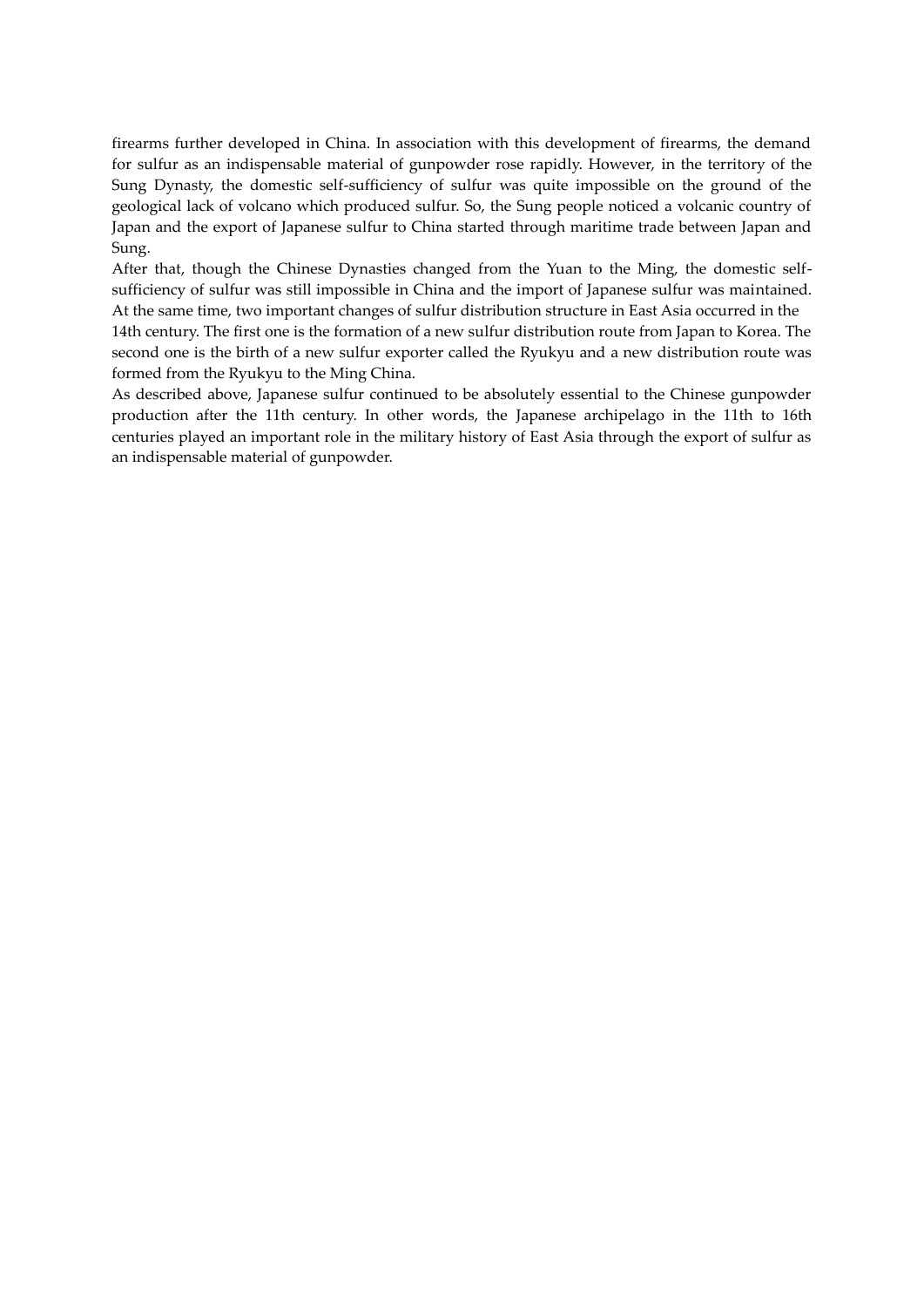# *Session 6 - Core and Periphery in the History of the non-Asian British Empire* **Friday 14th September Chair: Dr. Woonok YEOM (Korea University, Korea)**

### **Professor Daeryoon KIM (Daegu Gyeongbuk Institute of Science and Technology, Korea)**  Mercantilism, still a useful concept for British imperial history?

In his classic study the Cambridge economic historian D. C. Coleman characterised the concept of mercantilism as 'one of those non-existent entities that had to be invented in order to prevent the study of history from falling into the abyss of antiquarianism.' More recently some historians have questioned the concept's utility by suggesting that, as mercantilists rarely agreed on some fundamental economic principles, we can hardly speak of mercantilism as an articulate frame of analysis. Many other historians have highlighted the 'absence of a coherent mercantilist policy' in Britain's early modern political economy. Yet the concept has been, and still is, widely used when describing the political economy of Britain's Atlantic empire in the long 18th century, and historians continue to debate about the utility of mercantilism as an organising principle of imperial history. Through a careful reading of the historiographical debate about mercantilism, this paper sets out to explore why the concept still refuses to go away, and whether this rather equivocal term can be utilised more fruitfully to reach a better understanding of how 18th-century Britons understood the operation of Britain's political economy. Particular attention will be given to the ways in which mercantilist understanding of Britain's 18th century empire informed the economic relationship between the metropole and its Atlantic peripheries.

#### **Professor Mahito TAKEUCHI (Nihon University, Japan)**

The British world-system and the labour-and-firearms traffic in Africa and the southwest Pacific

John Darwin stated in his book Empire Project that the term 'British world-system' is preferable to the conventional 'Empire' because British imperialism was a global phenomenon. Its power derived rather less from the assertion of imperial authority than from much wider Core-Periphery dynamics. This paper considers the 'Core and Periphery' structure through the analysis of the labour-andfirearms traffic in Africa and the southwest Pacific. It outlines how the traffic expanded from the 18th century to the end of 19th century and analyses why the British government tried to regulate it.

The labour-and-firearms traffic began to spread into West Africa when the British entered the Atlantic slave trade in 1672. Because of the strong preference among African slave traders for firearms, large quantities of flintlock muskets were sent there in exchange for slaves. After the British abolition of the slave trade in 1807, the traffic moved to South and East Africa. The breech-loader revolution of the 1850s-80s, which was carried out by arms manufacturers, pushed European armies to adopt this new weaponry. After the 1870s, some of breech-loading rifles such as Snider-Enfield rifles were outmoded, and armies were encouraged to dispose of them in South and East Africa. The islands in the southwest Pacific also became a labour reserve from 1863, not only for British colonies of Queensland and Fiji, but also for French colony New Caledonia and German plantations in Samoa. The traffickers, who were called 'blackbirders', provided Snider-Enfield rifles in return for labour recruitment.

Because of the accumulation of breech-loading rifles, the situation in Africa and the southwest Pacific became extremely dangerous. Therefore, the pacification of the 'turbulent frontiers' was advocated both by British missionaries and the Aborigines' Protection Society (APS). The British government introduced the Pacific islanders Protection Act (1872) just after Bishop Patteson of the Melanesian Mission was murdered by the indigenous people in 1871; and Lord Salisbury, British prime minister, supported the Brussels Conference Act (1890), which was the first multilateral agreement for regulating the African firearms traffic, because the APS held the Mansion House meeting to campaign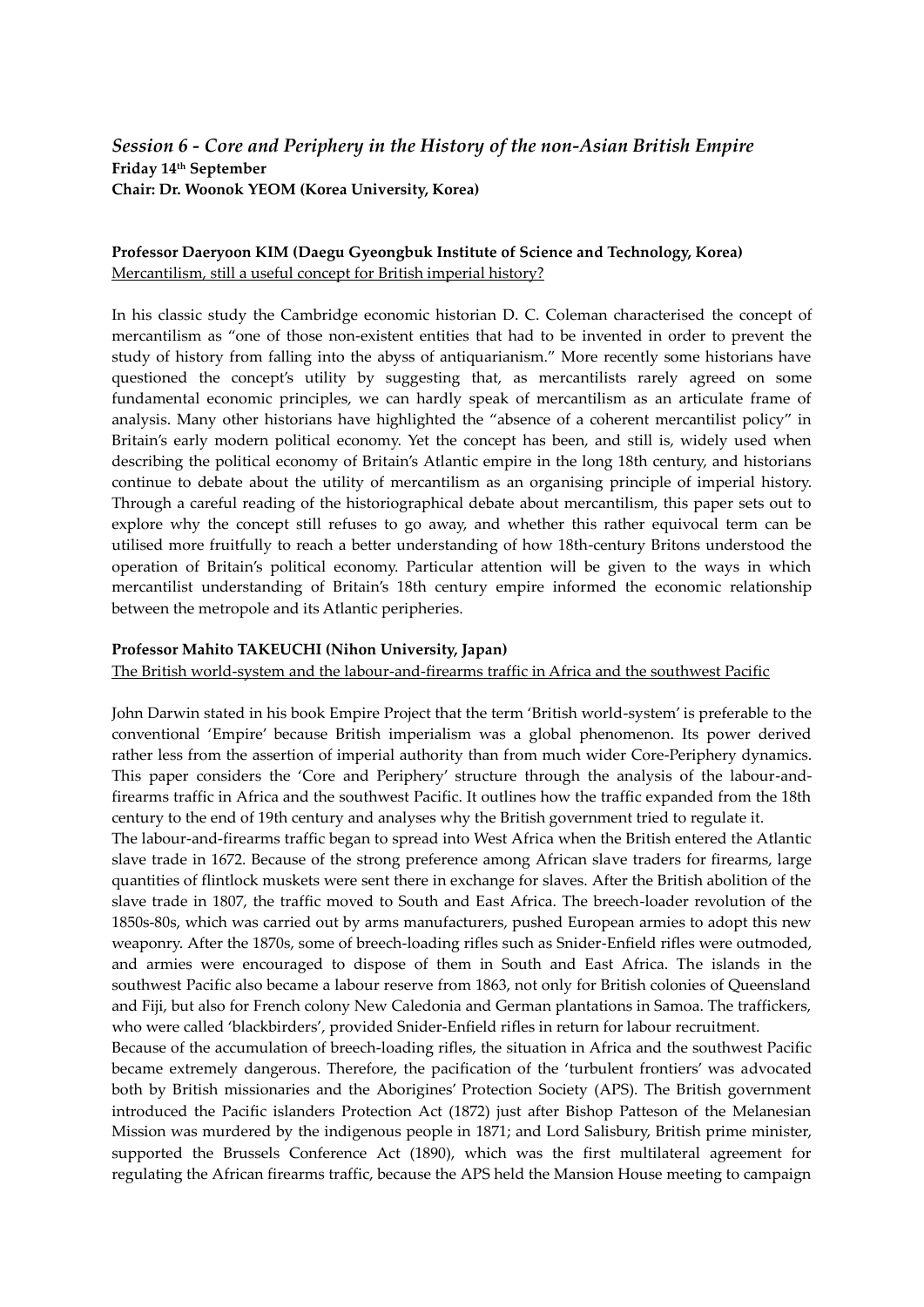for the Act.

However, because the traffickers other than the British did not abide by the firearms regulation, the effective control of the labour-and-firearms traffic could not be exercised. This explains why forced labour (such as the slaves and the indentured labourers) continued to be used in the Periphery while the Core tried to use free labour.

#### **Professor Richard HUZZEY (Durham University, UK)**

Colonial subjects, petitioning, and the peripheralisation of empire, c. 1780-1918

This paper will present new data draw from nearly 1 million petitions sent to the House of Commons in the period c. 1780-1918 and qualitative research into a wider range of petitions to other metropolitan sources of authority. It will explore the ways in which colonial subjects across the British empire sought to raise concerns and complaints in the imperial Parliament, and it will consider the attenuated agency that the British tradition of petitioning offered.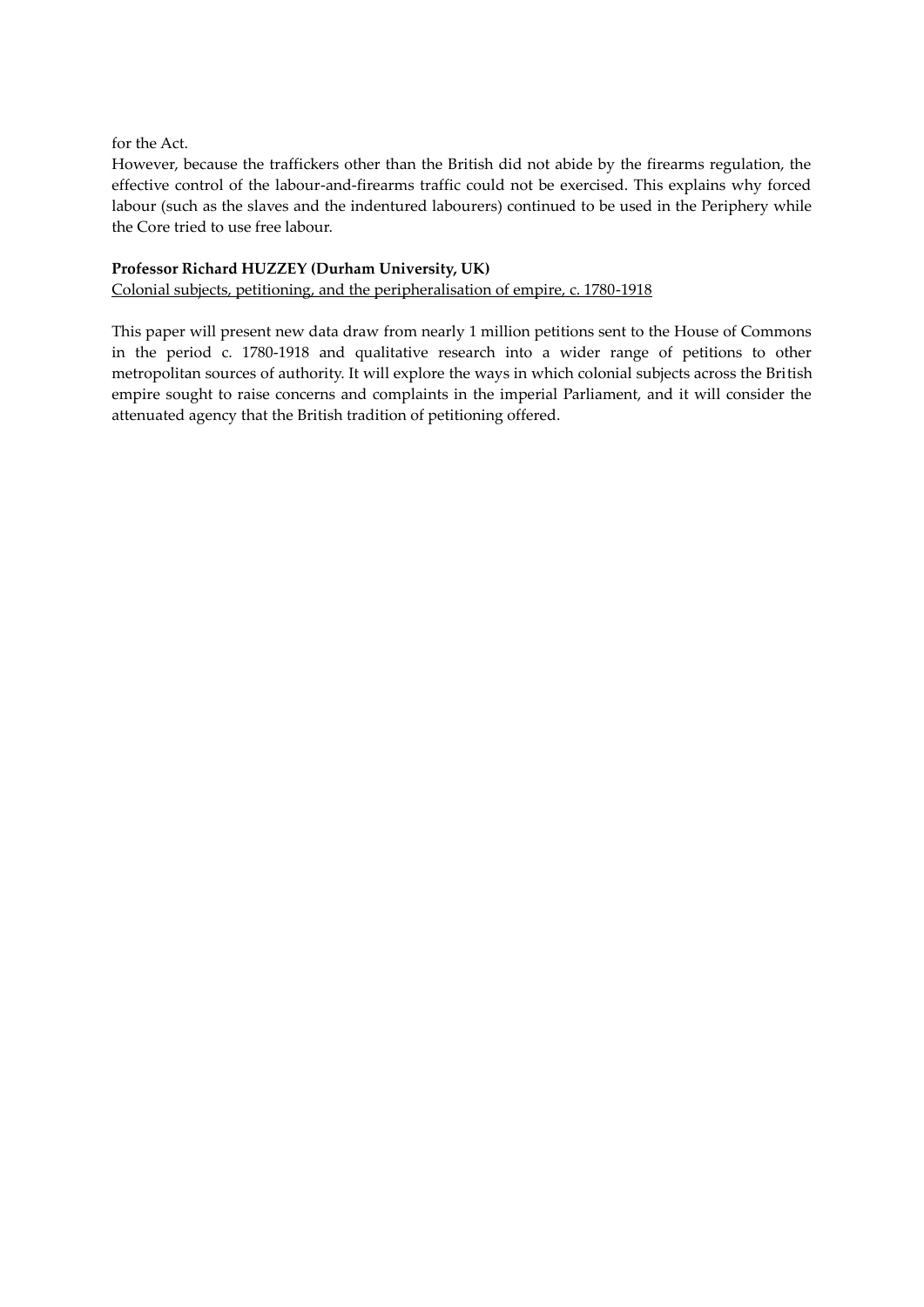# *Session 7 - Core and Periphery in Contemporary British History*  **Saturday 15th September Chair: Professor Yong-min KIM (Kunkook University, Korea)**

#### **Professor Tae Joon WON (Pohang University of Science and Technology, Korea)**

### Britain's Attempt to Reform the Judicial Committee of the Privy Council: The Case of Southeast Asia, 1964-1971

The Judicial Committee of the Privy Council(JCPC) was, since 1833, the court of last resort for the whole of the British Empire and has continued to function as the highest court of appeal for certain Commonwealth countries after 1931. In the wake of the decolonization process, the British government increasingly regarded the existence of the JCPC as a method of strengthening the diplomatic bonds between London and the newly independent members of the Commonwealth. However, as Southeast Asian nations began to obtain independence from Britain from the end of the 1950s either as republics or as constitutional monarchies that did not serve the British crown, Britain feared that these countries would regard the JCPC as an unwelcome remnant of oppressive colonial rule and that demands for these countries to abandon their practices of appealing to the JCPC would come about as a result. Concerned that such an outcome would weaken Britain's relations with its former Southeast Asian colonies, the British government embarked on attempts to review and reform the composition of the JCPC in order to render the institution more sensitive to the sentiments of these Southeast Asian nations in the face of major constitutional and diplomatic hurdles. With very little research having being done on this particular aspect of British diplomacy, this paper seeks to observe the various debates that occurred within the British government in the 1960s about potential reforms to the JCPC in regard to Southeast Asia, and will explore whether Britain's diplomatic strategy in this context fits into the traditional 'core and periphery' analysis of history.

#### **Professor Hiroyuki OGAWA (University of Tokyo, Japan)**

Harold Macmillan's Commonwealth Tour of 1958 Revisited: The Case of Australia and New Zealand

Harold Macmillan, the then British Prime Minister, made a substantial tour of the Commonwealth countries in Asia and the Pacific from 7 January to 14 February 1958. He visited India, Pakistan, Ceylon, Singapore, Australia, and New Zealand, all for the first time as a British Prime Minister in office. According to Peter Caterall, the editor of the two-volume Macmillan diaries, it was '[t]he first, and last, grand tour of the Commonwealth undertaken by a British Prime Minister'. Macmillan spent major part of his tour in two old Dominions in the Pacific, i.e. New Zealand (20–28 January) and Australia (28 January–11 February). The purpose of this paper is to follow Macmillan's path in Australia and New Zealand is some detail and analyse the objectives and outcomes of his Commonwealth tour. Special attention will be paid to Macmillan's (re)discovery of the importance of the bonds between Britain and the Commonwealth (particularly old Dominions) and his discussions with Australian and New Zealand Prime Ministers (Robert Gordon Menzies and Walter Nash respectively) on the transformation of the Commonwealth into a multiracial association as a result of the postwar decolonisation in Asia and Africa. As the British government tried to form a Free Trade Area in Europe (the so-called Plan G) at the time of Macmillan's Commonwealth tour in early 1958, Macmillan's discussions on this European project with Menzies and Nash will be examined as well

# **Professor Philip MURPHY (Institute for Commonwealth Studies, University of London, UK)** Defining Core and Periphery in post-war British Nationality policy

During the Commonwealth Heads of Government Meeting in London in April 2018, the British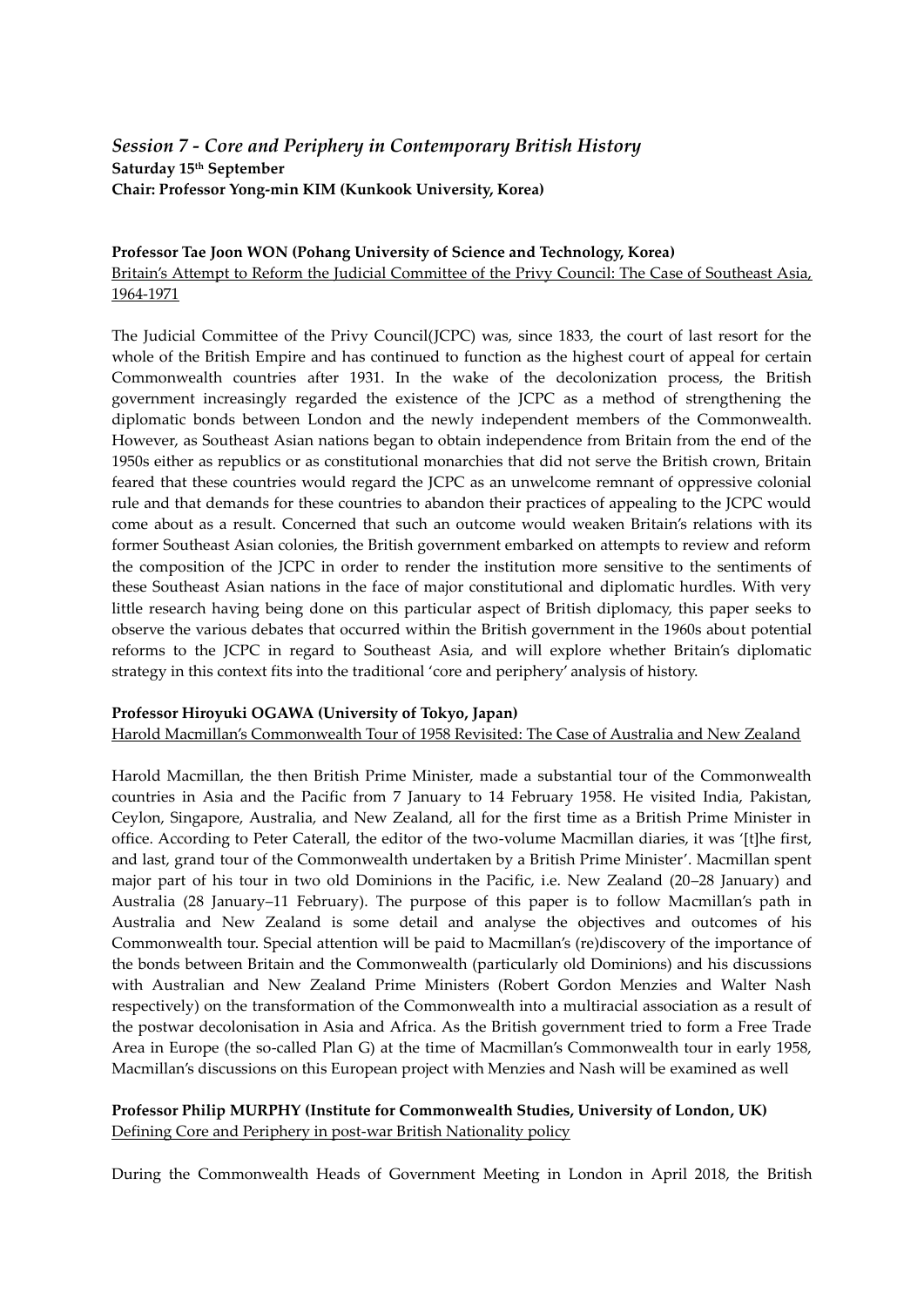Government unexpectedly found itself mired in controversy over the treatment of members of the socalled 'Windrush Generation'. These were citizens of former British colonies in the Caribbean who had settled in the UK from the 1940s onwards. Their status as Citizens of the United Kingdom and the Colonies (CUKC), one shared under the terms of the 1948 British Nationality Act by those born and raised in the UK, had allowed them free entry into Britain and the right to remain there. In effect, the 1948 Act made no distinction between imperial 'core' and 'periphery'. It was not until 1981 that the status of 'British citizen' was established in UK law by the Thatcher government. In the meantime, however, successive immigration acts had severely curtailed the rights associated with CUKC status. As a result, some of those who had travelled from the Caribbean on British passports decades before but had not acted to formalise their status have recently found themselves being treated as illegal immigrants and have faced detention and the threat of deportation. This paper will ask why the UK took so long to define a specific national citizenship, and will consider what this tells us about postimperial notions of 'core' and 'periphery'. Crucially, it will explore whether the contemporary focus on the role of racial prejudice and the British right in the imposition of immigration controls has obscured the importance of the Labour government's period in office in the late 1970s to the process of defining British nationality, and the extent to which Whitehall viewed this as simply a logical consequence of decolonization.